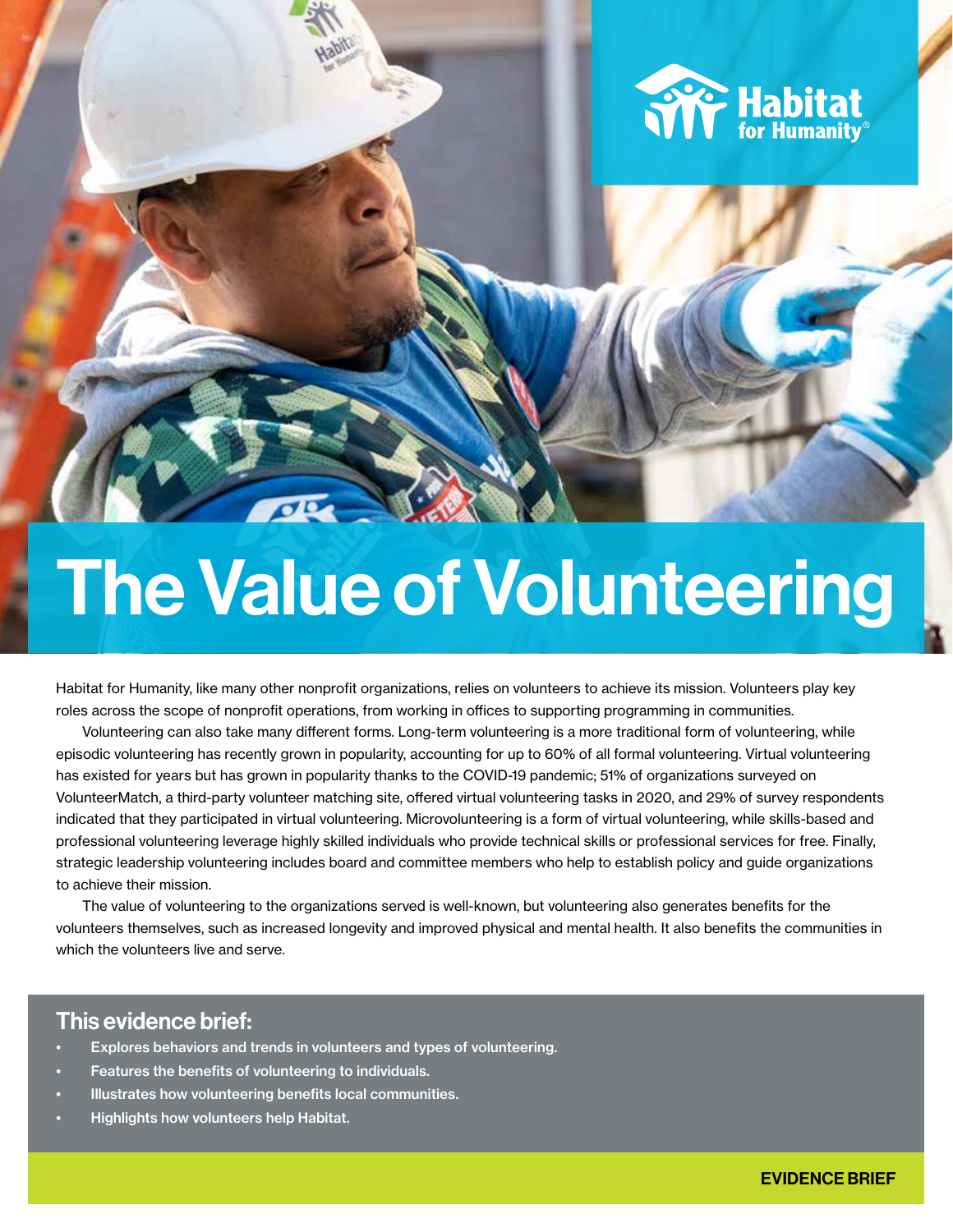

Long-term volunteering: Regular, recurring volunteering with one organization.

Episodic volunteering: Volunteering for one instance or event (for instance, spending a few hours making phone calls to Habitat supporters as part of an annual fundraising appeal).

**Virtual volunteering: Volunteer tasks** performed remotely online.

**Microvolunteering: A low-commitment,** singular instance of volunteering by performing "microtasks."

#### Skilled and professional volunteering:

Skilled volunteering is performed by individuals who perform tasks that require more technical skills, based on experience and expertise, than the average volunteer possesses. Professional volunteering is performed by individuals or companies that donate their time in a professional capacity, performing professional services, often where a certification, accreditation or license is required.

### Strategic leadership volunteering: Volunteering on a board, committee or other such entity to help guide an organization's work, including establishing policy.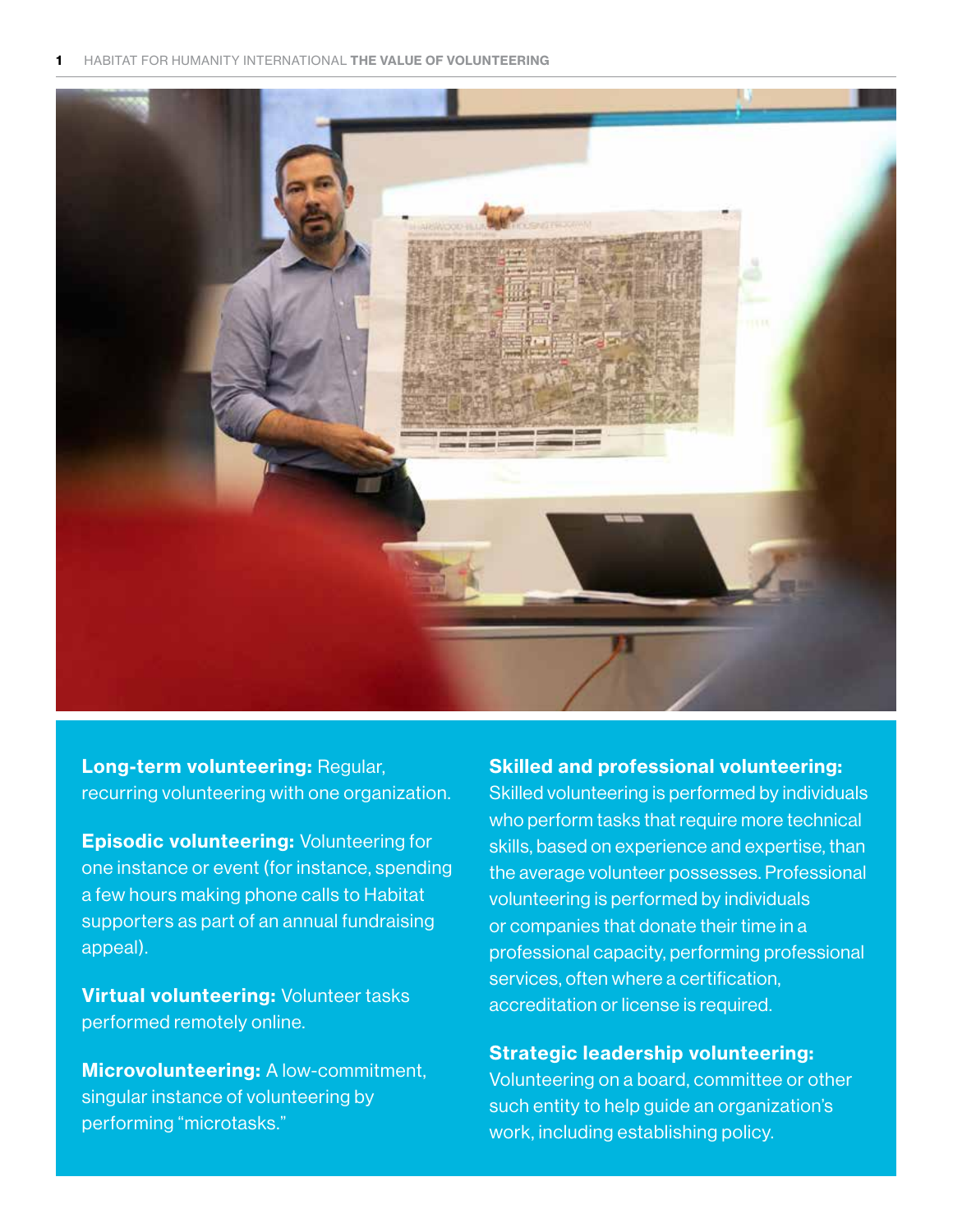#### Who volunteers, and how?

Over a quarter of U.S. adults engage in formal volunteering of some sort, and the age of a volunteer tends to influence how much they volunteer.<sup>1,2</sup>

- Younger adults (ages 35-64) volunteer at higher rates than those who are 65 and older, although older volunteers spend more time volunteering per year than younger individuals.3
- Engaging and encouraging youth volunteers can have lasting impacts, as volunteering in youth can encourage volunteering later in life. Individuals who reported participating in community service during high school were more likely to report volunteering in college and beyond. Furthermore, individuals who volunteered during high school and college were three times more likely to volunteer after college than individuals who did no volunteer work in high school or college.4,5

#### Volunteering habits and motivations differ across age groups, as different generations seek different experiences and outcomes through volunteering.

- Baby boomer volunteers those born between 1945 and 1963 — are attracted to opportunities in which they can provide their expertise or apply their skills. They want to make a significant contribution over a short period, and they value understanding the impact of their volunteer time.<sup>6</sup>
- Millennials those born between 1980 and 1998 are typified as having a strong social conscience, and 90% say they believe someone like them can make a difference in the world. A cause more likely motivates them than a specific organization, which means they prefer flexible volunteer opportunities over long-term commitments.7

#### Why volunteer?

Although many volunteers are motivated by a sense of altruism, individual benefits accrue through volunteering. Research has shown that volunteering is associated with improved health and well-being, including increased longevity, adoption of healthy lifestyles, and reduction in depression and stress.<sup>8</sup>

- Volunteering during college is correlated with personal growth, environmental mastery, purpose in life and life satisfaction.9 The relationship between regular volunteering and life satisfaction is strongest among those volunteers who reported lower initial levels of well-being.10
- The health and well-being impacts of volunteering are particularly notable within the elderly population (those 51 and older). In one study, 20% of elderly volunteers reported that their health was better since joining a volunteer program, while 50% of volunteers reported that they were overall "better off" since joining a program.<sup>11</sup>

Volunteering during college is correlated with personal growth, environmental mastery, purpose in life and life satisfaction.

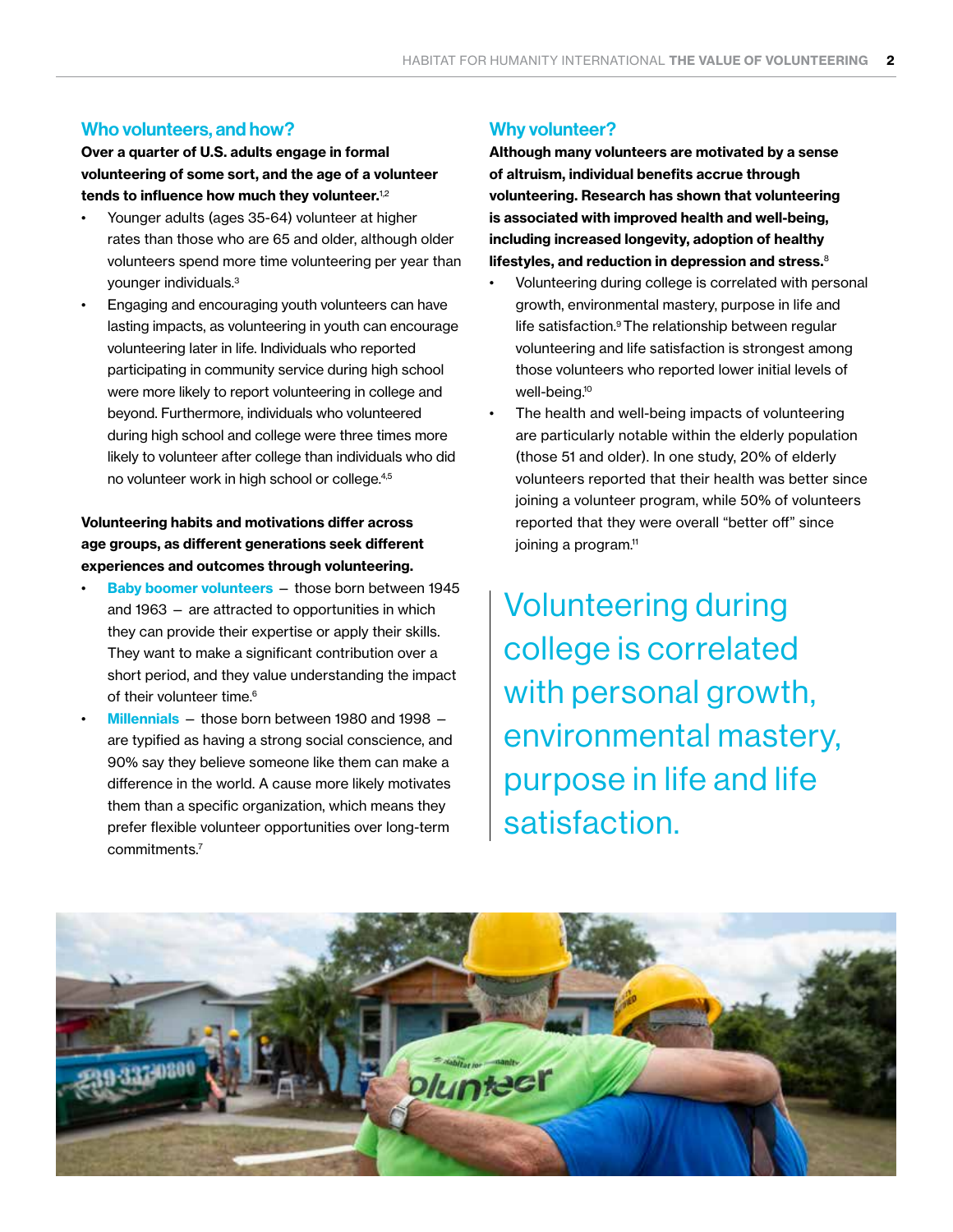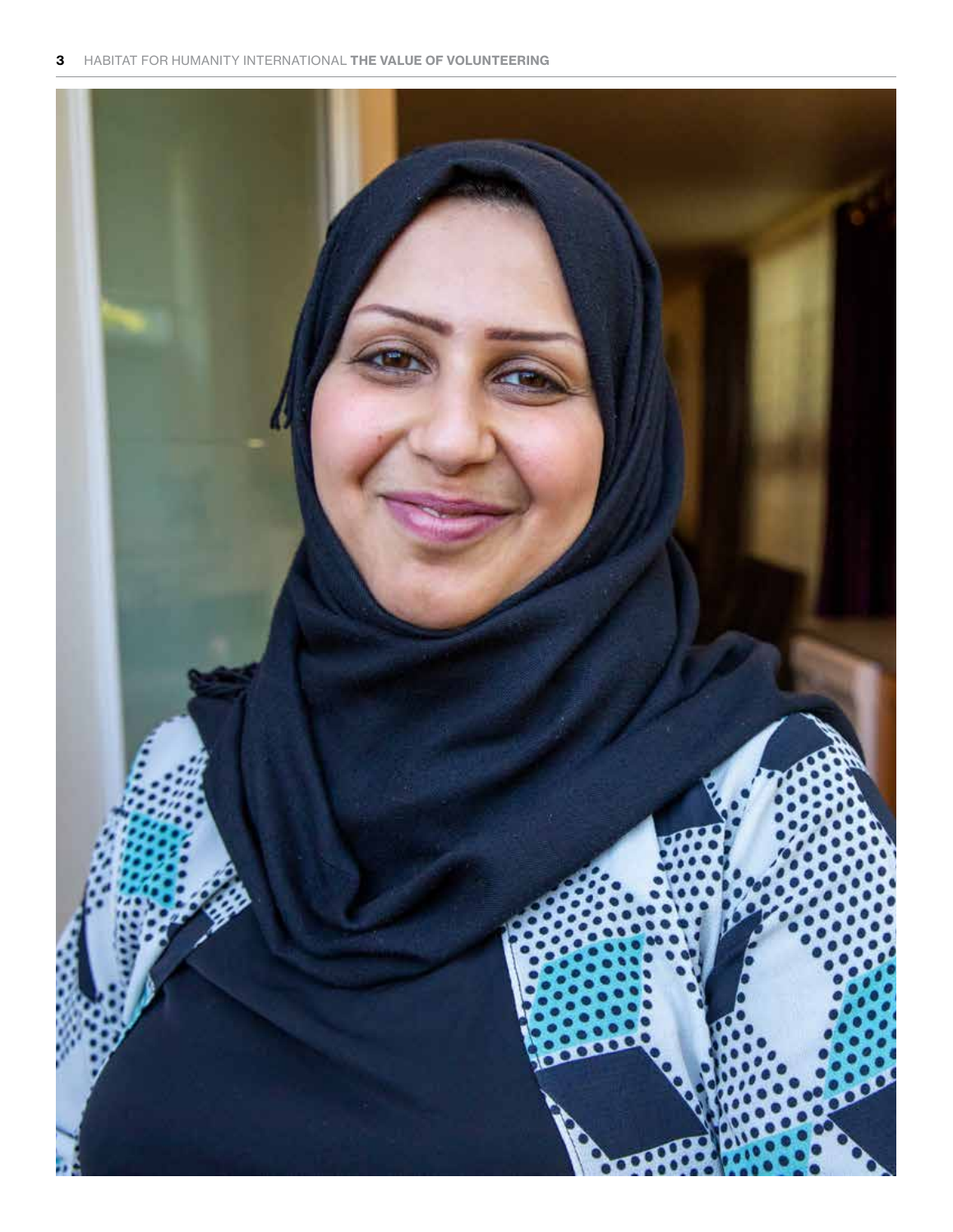Volunteering also benefits workforce and career development, both for individuals and for employers who support volunteering. Volunteering can provide opportunities for skill development and to explore new fields of work and has been associated with increased success in job searching.

- Individuals who volunteer while out of work have a 27% higher chance of finding employment after being out of work than nonvolunteers.<sup>12</sup>
- In one study, 82% of hiring managers reported they were "more likely" to choose a job applicant with volunteer experience, and 85% reported that they were willing to overlook other résumé flaws if a candidate includes volunteer experience on their résumé.<sup>13</sup>
- There is also a link between volunteering and perception of skill-building; research found that for every 100 hours of volunteering, the number of reported skills acquired increased by 17%.14
- Employers further benefit from their employees' volunteering through improved workplace behaviors. Employees who volunteer and find high levels of meaning in their volunteer work exhibit higher levels of occupational citizenship behaviors (workplace behaviors that favorably contribute to work outcomes and environment).15
- Corporate-sponsored volunteerism is also associated with improved firm reputation, profitability and stakeholder engagement.<sup>16</sup> A study by Deloitte found that 89% of respondents believe that companies that sponsor volunteer activities offer a better overall working environment than those that do not, and 77% of respondents said that corporate-sponsored volunteer opportunities are essential to well-being.17

In particular, volunteering helps grow key leadership skills and traits, such as communication and management, and can support career advancement. Skilled volunteering can provide even further leadership and development opportunities.

• One survey found that 80% of hiring managers agree that active volunteers advance into leadership roles more easily, while 85% report that skills-based volunteering improves communication skills and 88% believe skills-based volunteering helps develop strong character traits.<sup>18</sup>

80% of hiring managers agree that active volunteers advance into leadership roles more easily.

• Additionally, 67% of volunteers surveyed report an increase in their leadership skills, while 80% report both an increase in their communication skills and an increase in their influencing abilities.<sup>19</sup>

One specific form of volunteering that greatly benefits both organizations and the volunteers is volunteer board leadership. Nonprofit board membership offers an opportunity to both benefit an organization and cultivate key skill areas that can improve performance in the workplace.

- Chief executives of nonprofit organizations across the U.S. overwhelmingly cited their boards as positive contributors to defining strategic priorities for their organizations (76%) and influencing their organizations' overall performance (79%).20
- Meanwhile, 80% of employees who serve on a nonprofit board report that they feel as though they are better leaders at work thanks to their board experience, with 77% reporting they are more confident and 60% reporting they feel more qualified for promotion. Respondents rated the value of their board experience in helping to develop professional skills as a 72 out of 100.<sup>21</sup>
- Board experience also greatly contributes to employee behaviors in advancing diversity, equity and inclusion within the workplace. Because of their board experience, 78% of survey respondents report that they listen more carefully to different views at work, while 63% report that their experience has contributed to their creating more inclusive teams.<sup>22</sup>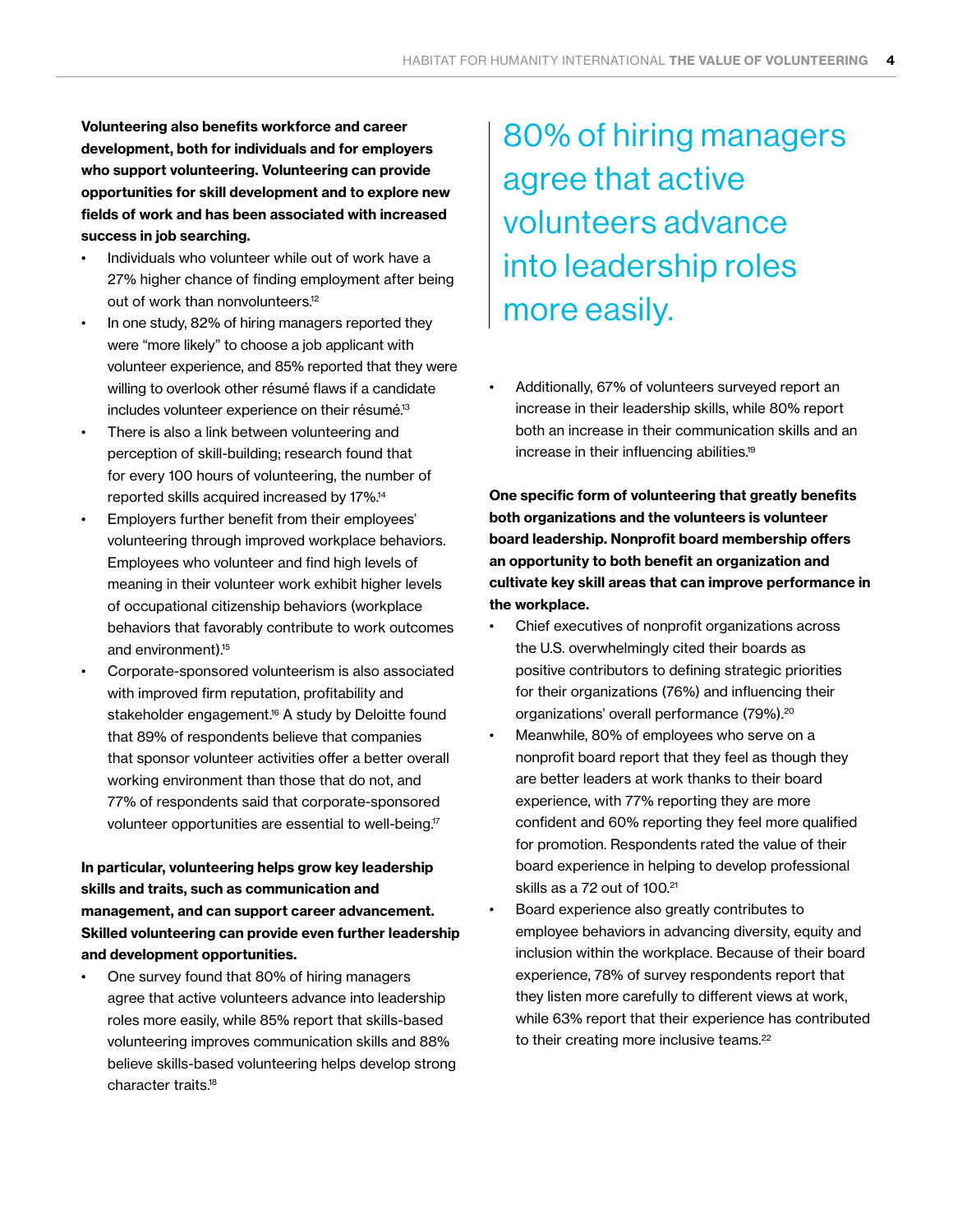Specific populations can also accrue distinct benefits from volunteering; women, veterans and the elderly each see distinct returns from deciding to volunteer.

- Women who volunteer see an increase in future wages. An additional year of volunteer experience is associated with an increase in wages of 8.3% for parttime work and 2.4% for full-time work.<sup>23</sup>
- For post-9/11 veterans, volunteering provides mental, physical and social benefits. Those who participated in a formal volunteering engagement saw improvements in overall health, purpose in life, self-efficacy and perceived social support, and reductions in posttraumatic stress disorder and depression.24
- In adults who are 60 and older, volunteering is associated with lower risks of cognitive decline over time.<sup>25</sup>

#### How do volunteers impact the community?

Volunteers can also play important roles in their communities by strengthening social networks.

- Individuals who formally volunteer through a nonprofit are more likely to volunteer informally (i.e., helping neighbors and friends outside of an organizational setting).26
- Additionally, although not conclusive, exploratory research has suggested that volunteering may function as a way to foster a greater sense of connection and identity for a community as a whole; research also suggests that volunteering can help strengthen low-income and under-resourced communities by building social networks.27,28
- A robust local volunteer base contributes to the resiliency of a community after a crisis and can greatly benefit a community in times of need.<sup>29</sup>

#### How volunteers help Habitat

- Annually, more than 500,000 Habitat volunteers help build, advocate and raise awareness about the global need for shelter.
- Volunteers are essential contributors to the Habitat mission. Volunteers support work in Habitat offices, participate in Habitat builds, serve in Habitat ReStores and advocate for policies to advance affordable housing. No matter the task — whether working on a build site or in an office, raising money, or generating awareness for Habitat's mission — volunteers' efforts are helping to build a world where everyone has a decent place to live.
- Habitat offers volunteer programs targeted to specific audiences.
	- » The RV Care-A-Vanner program engages individuals who own recreational vehicles and can travel to an affiliate to provide volunteer services over a one- to two-week period. The RV Care-A-Vanner program has grown to over 2,000 volunteers who travel to more than 140 locations in the United States and Canada each year.
	- » Disaster Corps volunteers are skilled and experienced professionals who support Habitat for Humanity's disaster relief services across the United States. Disaster Corps was started in 2005 and has been deployed more than 250 times, providing over 35,000 hours of volunteer services to provide field and technical support in pre- and post-disaster settings. Core members help affiliates through tasks such as logistics management, volunteer coordination, community outreach and construction management.
	- » Habitat also hosts long-term volunteers through AmeriCorps. AmeriCorps volunteers play key roles at Habitat for Humanity International and at Habitat affiliates. In fiscal year 2020, the Habitat network hosted 345 AmeriCorps members, who engaged 77,116 volunteers across 120 affiliates.

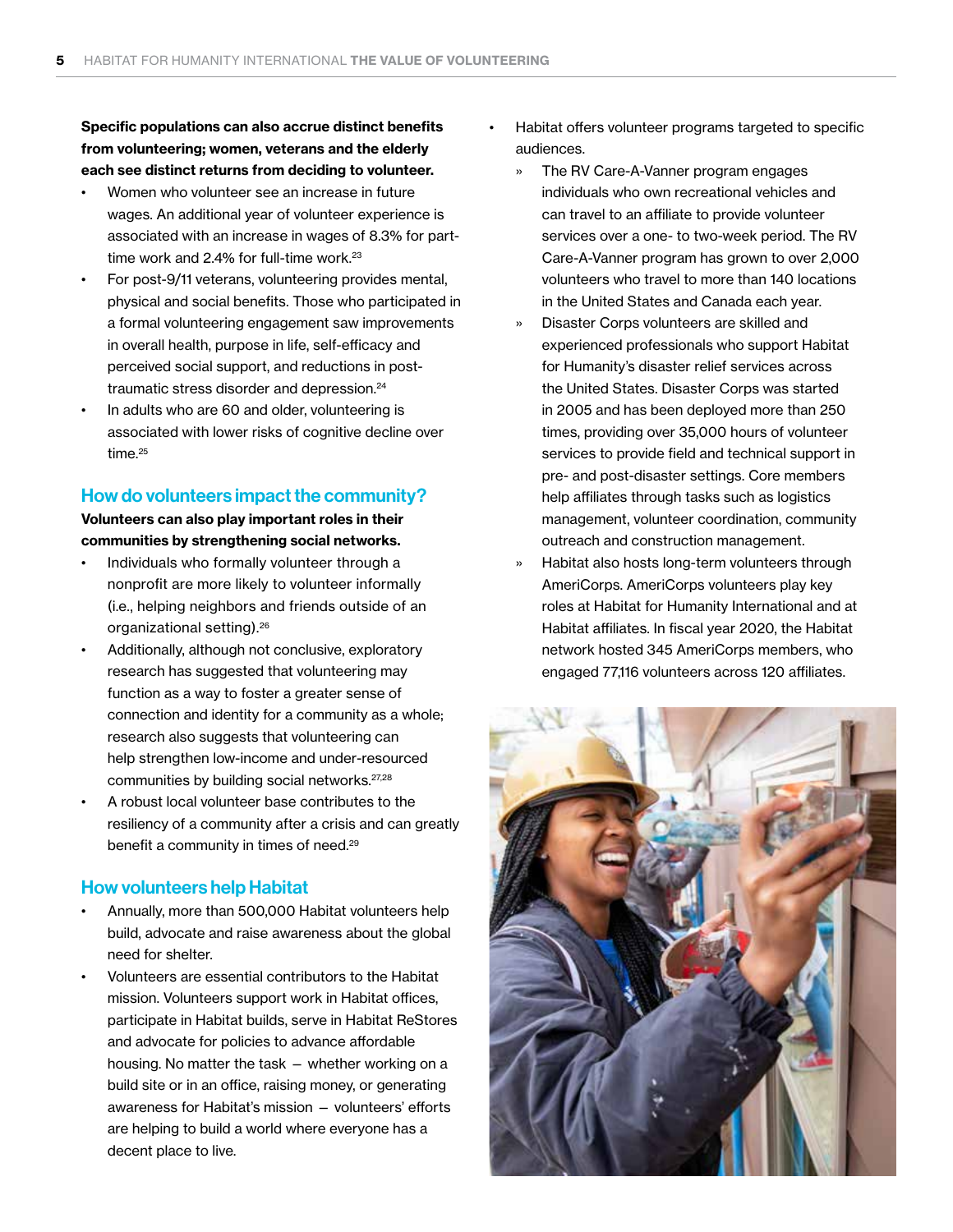## **References**

- 1. Bureau of Labor Statistics. (2016). "Volunteering in the United States." Retrieved from https://www.bls.gov/news.release/volun.htm
- 2. AmeriCorps. (2018). "Volunteering in the U.S. Hits Record High; Worth \$167 Billion." Retrieved fromhttps://americorps.gov/newsroom/ press-releases/2018/volunteering-us-hits-record-high-worth-167-billion
- 3. Bureau of Labor Statistics. (2016). "Volunteering in the United States." Retrieved from https://www.bls.gov/news.release/volun.htm
- 4. Hart, D.; Donnelly, T.M.; Youniss, J.; and Atkins, R. (2007). "High School Community Service as a Predictor of Adult Voting and Volunteering." *American Educational Research Journal*, 44(1), 197-219.
- 5. Astin, A.; Sax, L.; and Avalos, J. (1999). "Long-Term Effects of Volunteerism During the Undergraduate Years." *The Review of Higher Education*, 22(2), 187-202. https://digitalcommons.unomaha.edu/cgi/viewcontent.cgi?article=1110&context=slcehighered
- 6. Culp, K. (2009) "Recruiting and Engaging Baby Boomer Volunteers." *Journal of Extension*, 47(2).
- 7. The Millennial Impact Report. (2016). "Cause Engagement During a U.S. Presidential Election Year." Retrieved http://www. themillennialimpact.com/sites/default/files/reports/FinalReport\_MIR2016\_031717-WEB.pdf
- 8. Piliavin, J.A., and Siegl, E. (2015). "Health and Well-Being Consequences of Formal Volunteering." In D.A. Schroeder and W.G. Graziano (eds.), *The Oxford Handbook of Prosocial Behavior*. DOI: 10.1093/oxfordhb/9780195399813.013.024
- 9. Bowmen, N.; Brandenberger, J.; Lapsley, D.; Hill, P.; and Quaranto, J. (2010). "Serving in College, Flourishing in Adulthood: Does Community Engagement During the College Years Predict Adult Well-Being?" *Applied Psychology: Health and Well-Being*, 2(1), 14-34. doi:10.1111/j.1758-0854.2009.01020.x
- 10. Binder, F., and Freytag, A. (2013). "Volunteering, Subjective Well-Being and Public Policy." *Journal of Economic Psychology*, 34, 97-119.
- 11. Morrow-Howell, N.; Hong, S.; and Tang, F. (2009). "Who Benefits From Volunteering? Variations in Perceived Benefits." *The Gerontologist*. 49. 91-102. 10.1093/geront/gnp007.
- 12. AmeriCorps. (2013). "Volunteering as a Pathway to Employment." Retrieved from https://americorps.gov/sites/default/files/ evidenceexchange/FR\_RE\_VolunteeringPathwaytoEmploymentExecutiveSummary\_2013\_1.pdf
- 13. Deloitte. (2016). 2016 *Deloitte Impact Survey.* Retrieved from https://www2.deloitte.com/content/dam/Deloitte/us/Documents/usdeloitte-impact-survey.pdf
- 14. Booth, J.E.; Park, K.W.; and Glomb, T.M. (2009). "Employer-Supported Volunteering Benefits: Gift Exchange Among Employers, Employees, and Volunteer Organizations." *Human Resource Management*, 48(2), 227-249.
- 15. Erks, R.L.; Allen, J.A.; Harland, L.K.; and Prange, K. (2020). "Do Volunteers Volunteer to Do More at Work? The Relationship Between Volunteering, Engagement, and OCBs." *Voluntas*. https://doi.org/10.1007/s11266-020-00232-7
- 16. Booth, J.E.; Park, K.W.; and Glomb, T.M. (2009). "Employer-Supported Volunteering Benefits: Gift Exchange Among Employers, Employees, and Volunteer Organizations." *Human Resource Management*, 48(2), 227-249.
- 17. Deloitte. (2017). *Deloitte Volunteerism Survey.* Retrieved from https://www2.deloitte.com/content/dam/Deloitte/us/Documents/aboutdeloitte/us-2017-deloitte-volunteerism-survey.pdf
- 18. Deloitte. (2016). *2016 Deloitte Impact Survey*. Retrieved from https://www2.deloitte.com/content/dam/Deloitte/us/Documents/usdeloitte-impact-survey.pdf
- 19. Percy, C., and Rogers M. (2021). "The Value of Volunteering: Volunteering in Education and Productivity at Work." *Education and Employer*s. Retrieved from https://www.educationandemployers.org/wp-content/uploads/2020/12/The-Value-of-Volunteering-final-8th-Jan-2021-1.pdf
- 20. BoardSource. (2021). *Leading with Intent: BoardSource Index of Nonprofit Board Practices*. Retrieved from https://leadingwithintent. org/wp-content/uploads/2021/06/2021-Leading-with-Intent-Report.pdf?hsCtaTracking=60281ff7-cadf-4b2f-b5a0- 94ebff5a2c25%7C428c6485-37ba-40f0-a939-aeda82c02f38
- 21. Korngold, A. (2018). *Better World Leadership: Nonprofit Board Leadership Study*. Retrieved from https://www.wec.org/wp-content/ uploads/2018-Better-World-Leadership-Report.pdf
- 22. Ibid.
- 23. Sauer, R. (2015). "Does It Pay for Women to Volunteer?" *International Economic Review,* 56, 537-564.
- 24. Matthieu, M.; Lawrence, K.; and Robertson-Blackmore, E. (2017). *The Impact of a Civic Service Program on Biopsychosocial Outcomes of Post 9/11 U.S. Military Veterans*.
- 25. Infurna, F.; Okun, M.; and Grimm, K. (2016). "Volunteering Is Associated with Lower Risk of Cognitive Impairment." *Journal of the American Geriatrics Society* 64(11), 2263-2269.
- 26. Lee, Y., and Brudney, J.L. (2012). "Participation in Formal and Informal Volunteering: Implications for Volunteer Recruitment." *Nonprofit Management and Leadership*, 23(2), 159-180.
- 27. Bowe, M.; Gray, D.; Stevenson, C.; McNamara, N.; Wakefield, J.R.H.; Kellezi, B.; Wilson, I.; Cleveland, M.; Mair, E.; Halder, M.; and Costa, S. (2019). "A Social Cure in the Community: A Mixed-Method Exploration of the Role of Social Identity in the Experiences and Well-Being of Community Volunteers." *European Journal of Social Psychology*, 50, 1523-39.
- 28. Benenson, J., and Stagg, A. (2016). "An Asset-Based Approach to Volunteering: Exploring Benefits for Low-Income Volunteers." *Nonprofit and Voluntary Sector Quarterly*, 45(IS), 131S-149S.
- 29. Chadwick, A., and Fadel, B. (2020). "Volunteerism and Community Resilience: Locally Owned Solutions Delivering Impact." International Association for Volunteer Effort.